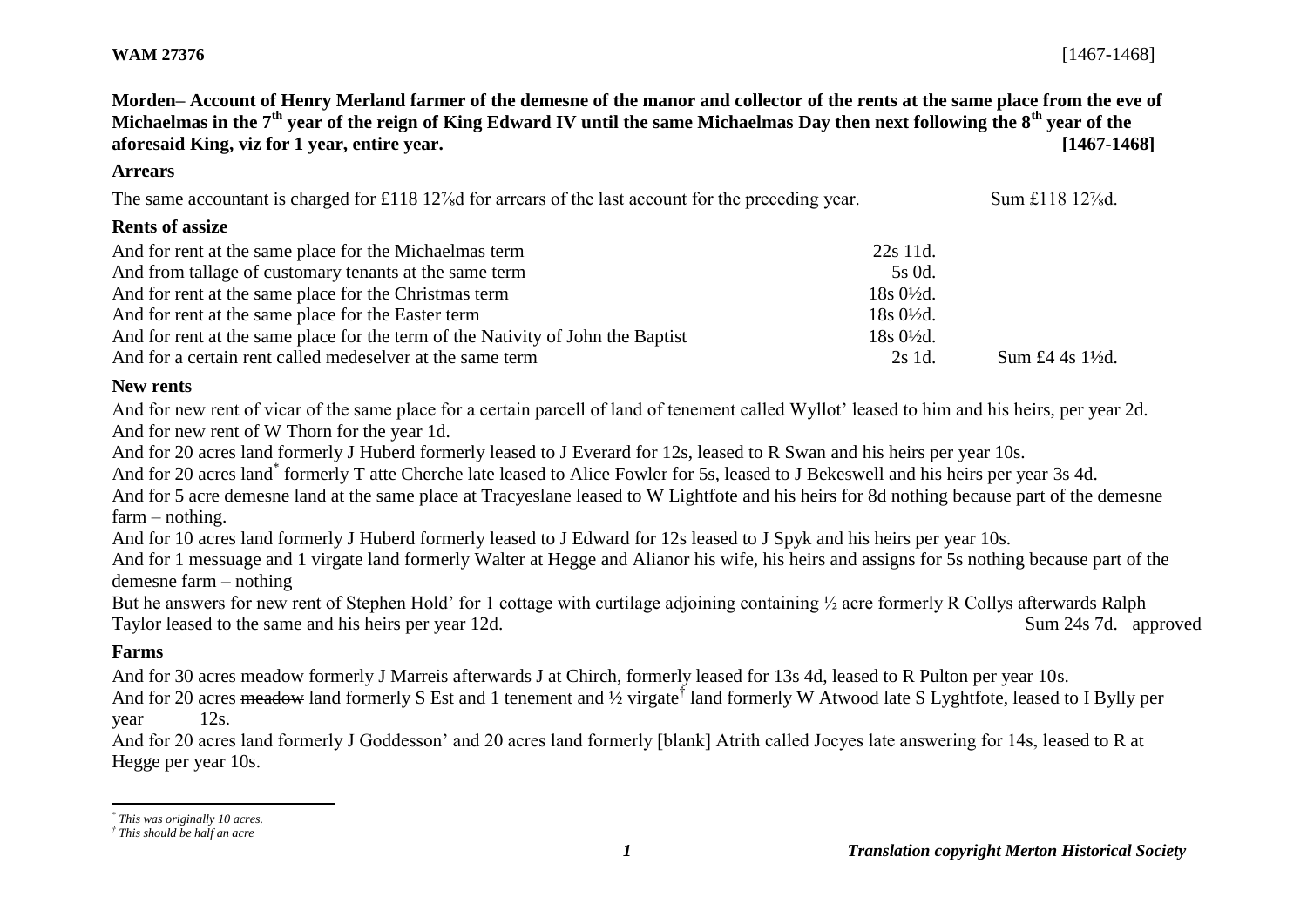## **WAM 27376** [1467-1468]

| And for 10 acres land formerly H Rith called Rykedons formerly leased for 5s 6d, afterwards for 4s, leased to J Michel per year 3s. |        |                |
|-------------------------------------------------------------------------------------------------------------------------------------|--------|----------------|
| And for 10 acres land formerly Alice at Rith leased to the same R per year 5s.                                                      |        |                |
| And for 3 cottages J Flessh and 1 cottage and 1 acre demesne land formerly T Popsent and W Broune per year 8d.                      |        |                |
| And for 1 toft parcell of the Rectory leased to S Lightfote per year 6d.                                                            |        |                |
| And for 1 toft and 20 acres land called Lotekyns late leased for 8s, leased to the same S per year 7s.                              |        |                |
| <b>Rent in kind</b>                                                                                                                 |        |                |
| And for the value of 4 cocks and 6 hens of rent sold, price per head 2d, 20d.                                                       |        |                |
| And for the value of $4\frac{1}{2}$ hurdles for the fold of rent sold, price of each 2d, 9d.                                        |        | Sum 2s 5d.     |
| Farm                                                                                                                                |        |                |
| And for farm of the demesne of the manor with corn and livestock as overleaf leased to H Sager this year £4 13s 4d.                 |        | Sum £4 13s 4d. |
| <b>Profits of court</b>                                                                                                             |        |                |
| And for 1 general Court held at the same place the Tuesday next after Michaelmas.                                                   | 2s 4d. |                |
| And for View with Court held at the same place the Tuesday next before the feast of St George.                                      | 9s 2d. | Sum 11s 6d.    |
| Sum total of receipts with arrears £131 5s 2%d.                                                                                     |        |                |

#### **Rent defaults**

l

Of which in rent resolute of heirs of the lord of Kynewaldeshay for the year, 4 terms, 4s.<sup>because not paid</sup> And in rent allowance to the beadle because of his office for ½ virgate land 2s for rent. And for tallage at Michaelmas 3⅛d.[sic] And for medeselver at the feast of St John Baptist 2d. And in rent default for 30 acres land formerly J Marreys afterwards W Cherch because in the lord's hands and at farm above for the year 3s. And for tallage at Michaelmas 63/8d and for medeselver at the feast of St John 2d. And in rent default for 20 acres land formerly S Est, 20 acres land formerly J Huberd, 20 acres formerly J Goddesson, 20 acres land formerly J at Ryth called Jocyes, 20 acres called Lotkyns for the aforesaid reason, as for each tenement 2s – 10s. And for tallage of the tenements 2d – 10d [sic], as for each tenement 4¼d – 21¼d. And for medeselver at the nativity of St John Baptist as for each tenement 2d – 10d. And in rent default for 10 acres land formerly J at Cherch, 10 acres formerly H at Ryth for the aforesaid reason, as for each tenement 12d – 3s.‡ And for tallage for the said tenements at Michaelmas 7⅜d. And for medeselver for the same tenements at Nativity of St John Baptist 6d. And in rent default for 1 cottage formerly J Flessh for the aforesaid reason, for the year – 2½d. And in rent default for 1 tenement and 1 acre demesne land formerly W at Wood for the aforesaid reason for the year – 1½d. And in rent default for Willot' tenement for the aforesaid reason and a parcel thereof leased in new rent above for the year ½d. Sum 27s 3<sup>3/\*</sup>d<sup>23s 13/\*d§</sup>

## **Petty expenses with building costs**

And in repairs made by Henry Sager farmer of the manor at the same place the above said manor just as contained by bill – nothing. And in clothing [*vestur'*] for the same farmer this year, nothing this year because in the following year. Sum nothing.

*<sup>‡</sup> Alice att Ryth's tenement is not named but is included in the totals.*

*<sup>§</sup> The figures given total 1d more than shown. This is probably because the beadle's tallage is shown as 3⅛d instead of the usual 2⅛d.*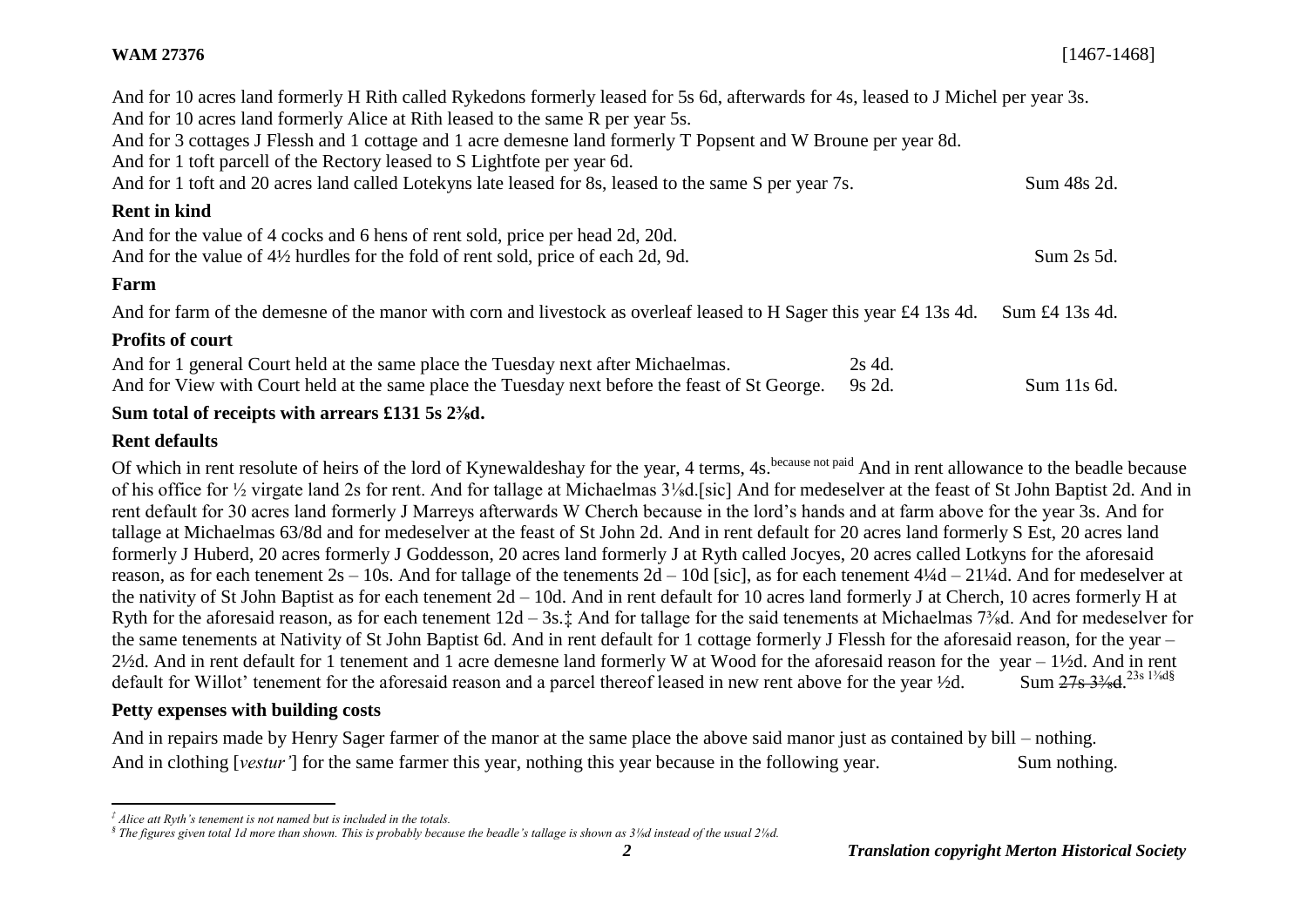#### **Expenses of the Treasurer and others**

And in expenses of the treasurer of Westminster this year, nothing. And in expenses of the clerk making the account with parchment bought for the same 12d because not paid because not paid Sum 12d. Sum 12d because not paid

## **Cash deliveries**

And delivered to brother William Chertesey treasurer of Westminster this year as appears by his writing when he paid at the audit, nothing this year because in the following account. Sum nothing.

> **Sum of all expenses and deliveries 23s 1<sup>3</sup><sub>8</sub>d.** And he owes £130 2s 1d. Of which allowed to the aforesaid farmer – nothing which he paid to the sheriff of Surrey for amercement in the tourn of the said sheriff imposed upon the monastery of Westminster this year. And to the same farmer 4s because not paid for his payment for rent resolute this year, etc. And to the same farmer nothing paid – charged upon the lord treasurer for debts of the farmer at the audit. And allowed to the rent collector at the same place 20s for his stipend this year. And to the same  $5s$  nothing because at rent for default of new rent of 1 tenement with appurtenances late in the tenure of John Hegge for 10s per year over and above 5s levied thereon this year. And to the same 4d because at rent for default of new rent of 1 acre called Bawdesacre charged at 12d, over and above 8d levied thereon this year. And to the same 2s because at rent for default of new rent of 1 cottage and 1 garden late William Edward charged at 10s over and above 8s levied thereon from the issue this year. And to the same 7s 5⅝d for rent and farm undercharged per year as appears by examination of those new rents at the audit examined for the 5 years preceding. And to the same nothing in respect of his clothes this year. And to the same nothing allowed by the discretion of the auditors for losses both amercements and rent and farm this year.

**Cash delivered** And to the same nothing delivered to the same treasurer for the debts of the collector himself at the close of the audit. And so he owes £128 14s  $7\frac{3}{8}$ d. **Whereof**:

# **Respited**

l

The same rent collector now accounts £22 6s 2½d for rent issuing from land and tenement formerly Laurence Conyngston in Ewell, now in the tenure of Thomas Conyngston goldsmith both for this year and for 28 years\*\* preceding, as per year 11s 6½d, because not able to levy and not fully agreed when he ought to distrain. And to the same £27 17s 9d for rent of various lands and tenements in Ewell both for this year and for 24 years<sup>††</sup> preceding as per year 21s 5½d for the aforesaid reason. And to the same 13s 4d for amercements imposed 6 years preceding upon the Prior of Merton,<sup>10s</sup> Richard Salynge<sup>20d</sup> and John Salyng<sup>20d</sup> for remaining outside the lordship and having nothing within. And to the same 2s 8d for amercements of tenements in Ewell for suit of court 6 years preceding because not able to levy. And to the same 10s for rent of Walter at Heth for 7 years preceding because he fled with his goods & chattels. And to the same 6s 8d for rent of land of John Bekeswell because the same land lay fallow and uncultivated for 3 years preceding.£51 16s 7½d.

Sum of said respites £51 16s 7<sup>1/</sup><sub>2</sub>d. And he owes over and above respites £76 17s 11<sup>7</sup>/<sub>8</sub>d. **Of which:** 

*<sup>\*\*</sup> This should be 38 years. The total should be £22 10s 2d.*

*<sup>††</sup> This should be 25 years. The calculation is 2d short.*